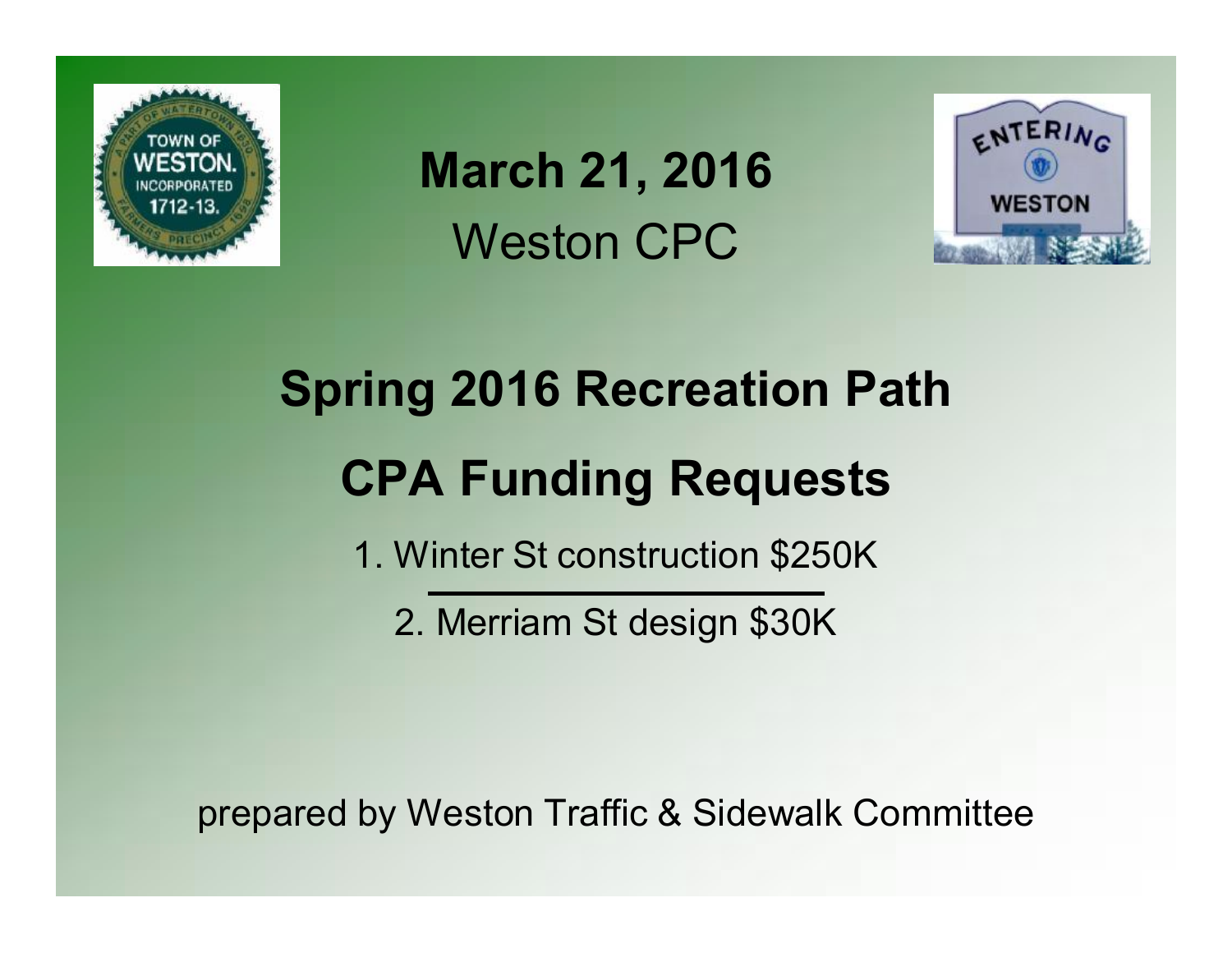# **Why Invest CPA \$ in Recreational Paths?**

- Town benefits: connect existing network of paths and trails through a modest (10%) expansion of our infrastructure. Connect our paths to our neighboring Towns that are doing/have done same.
- Health benefits: promotes "at home" exercise
- Recreational benefits: give walkers & joggers an attractive alternative that is off our busy streets
- Community & social benefits: paths connect neighbors and enhance property values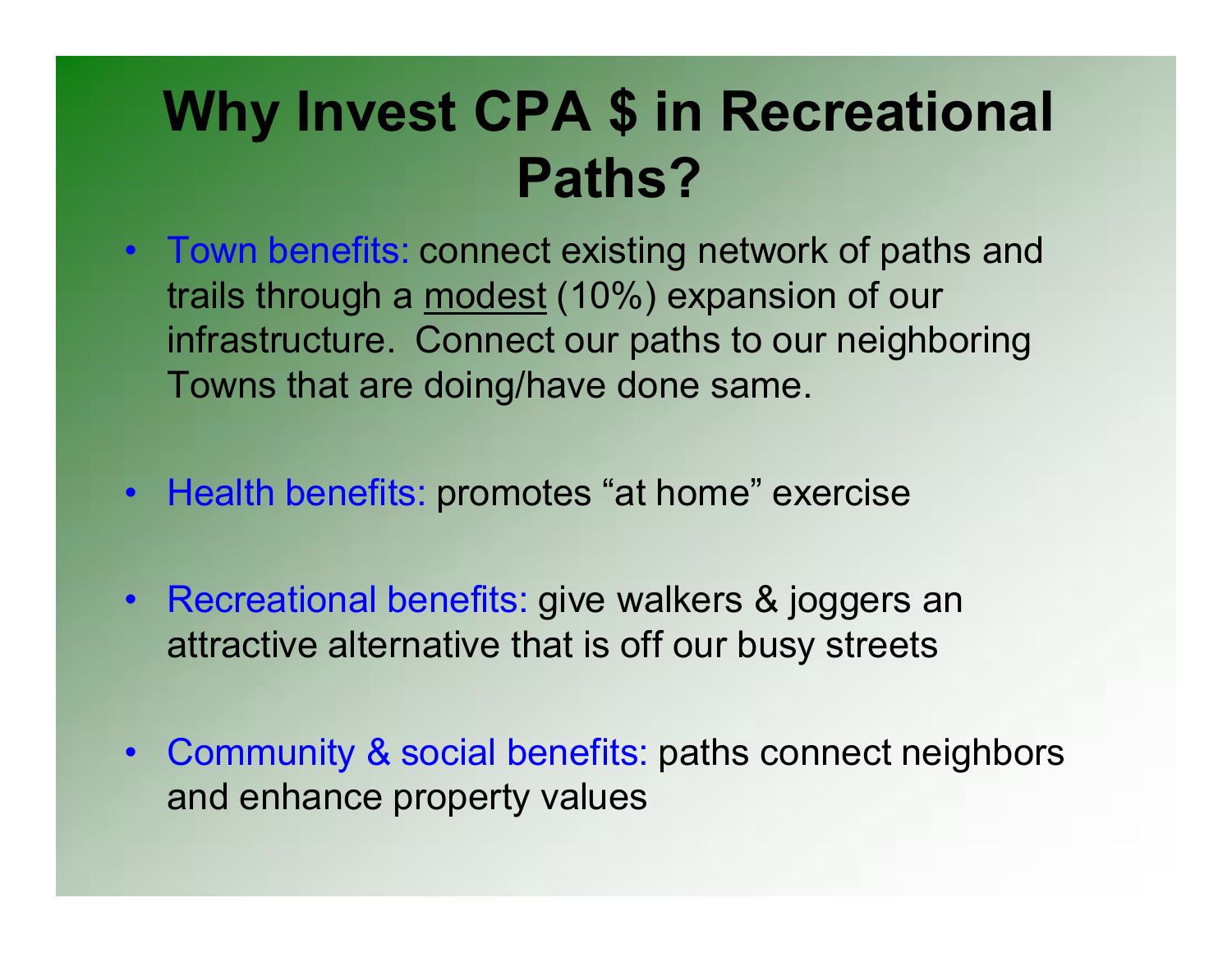#### **Health Benefits of Recreational Walking**

- Center for Disease Control, *A Report of the Surgeon General, Physical Activity and Health, At-A-Glance*. CDC, Atlanta, GA, 1996
- http://www.aarp.org/livable-communities/info-2014/sidewalks-fact-sheet.html
- http://jpubhealth.oxfordjournals.org/content/early/2013/1 0/23/pubmed.fdt099.abstract?sid=8e9e0ef8-aecb-4950- 8303-d436f0c5f6f8
- www.smartgrowthamerica.org/completestreets
- American Planning Association: The Benefits of Street-Scale Features for Walking and Biking
- http://www.healthbydesignonline.org/documents/HbDFS Sidewalks.pdf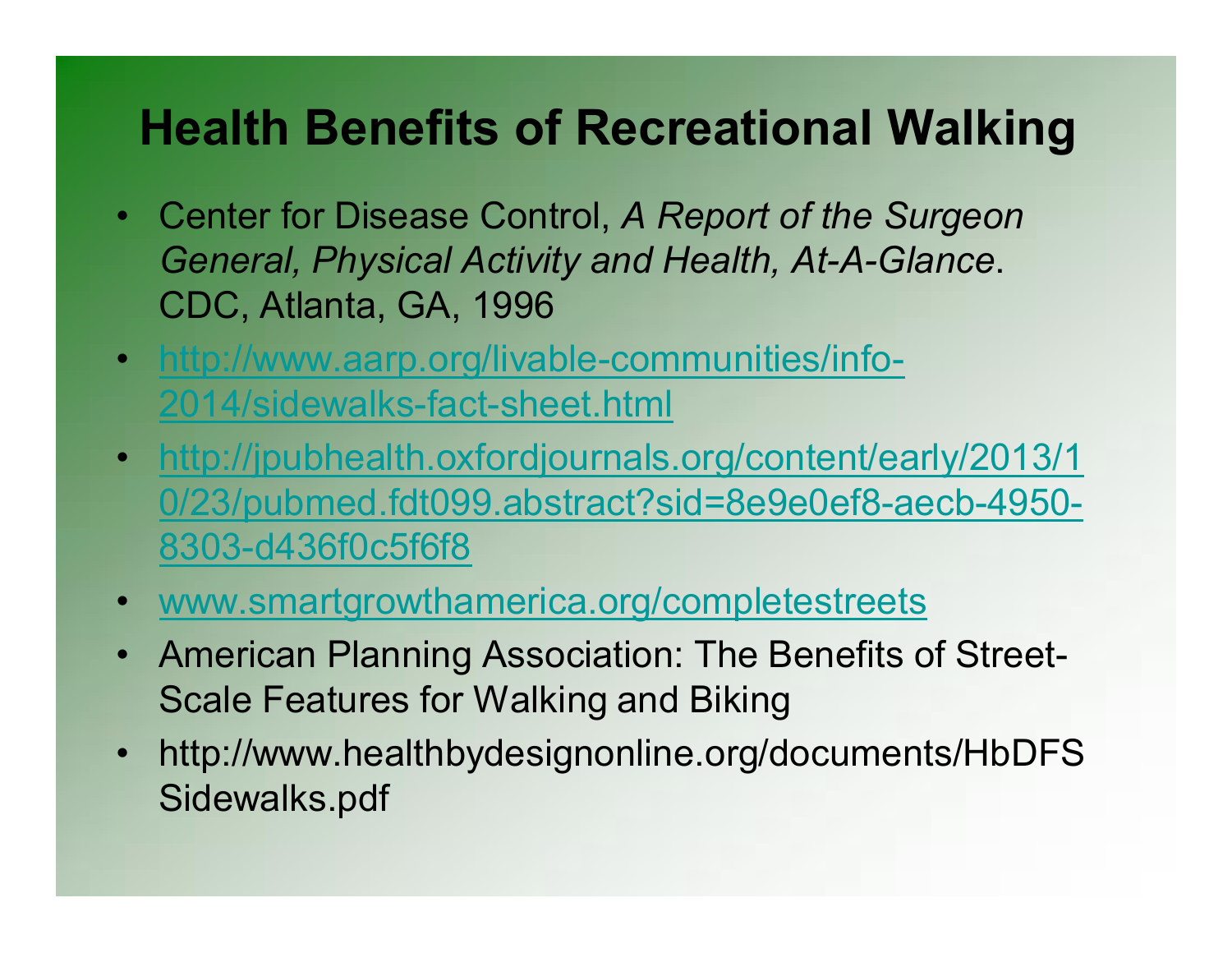# **How did TSC set priorities?**

By mapping all the existing sidewalks, paths, and trails in Town, then identifying:

- Connections to/from schools
- Connections to/from transit stations
- Connections for "missing links" where existing sidewalks abruptly stop
- Typically, only major Town roads were considered
- E.g., Town Center to Rte 117 North-South links:
	- 1. Concord/Merriam (2.5m long, 0.5m w/out sidewalk)
	- 2. Conant (2.0m long, 1.2m w/out sidewalk)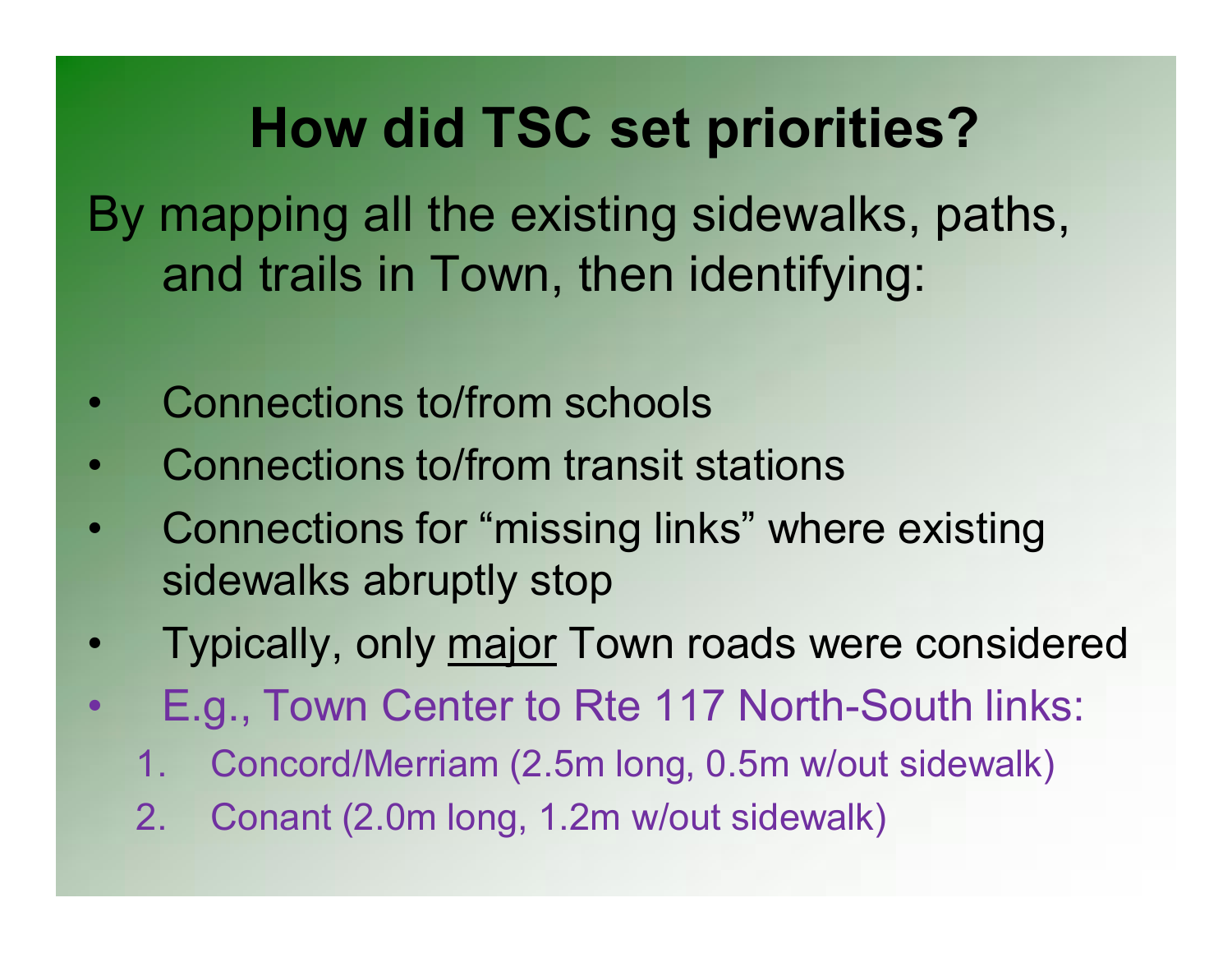### **Section Priorities**

|           | Location                   | Length (ft) | <b>Status</b> |
|-----------|----------------------------|-------------|---------------|
| $\bullet$ | <b>Warren Ave</b>          | 1,800'      | <b>Funded</b> |
| $\bullet$ | <b>Brown/Winter Street</b> | 4,458'      | <b>Bid</b>    |
| $\bullet$ | <b>Merriam Street</b>      | $-2,600'$   | <b>Design</b> |
| $\bullet$ | <b>Highland Street</b>     | $-2,500'$   | On hold       |
| $\bullet$ | <b>Ash Street</b>          | $-2,500'$   | Map           |
|           | <b>Glen Road</b>           | ~17,500'    | Map           |
|           |                            | 21,358'     |               |
|           |                            |             |               |

Total new paths: ~ 4.0 miles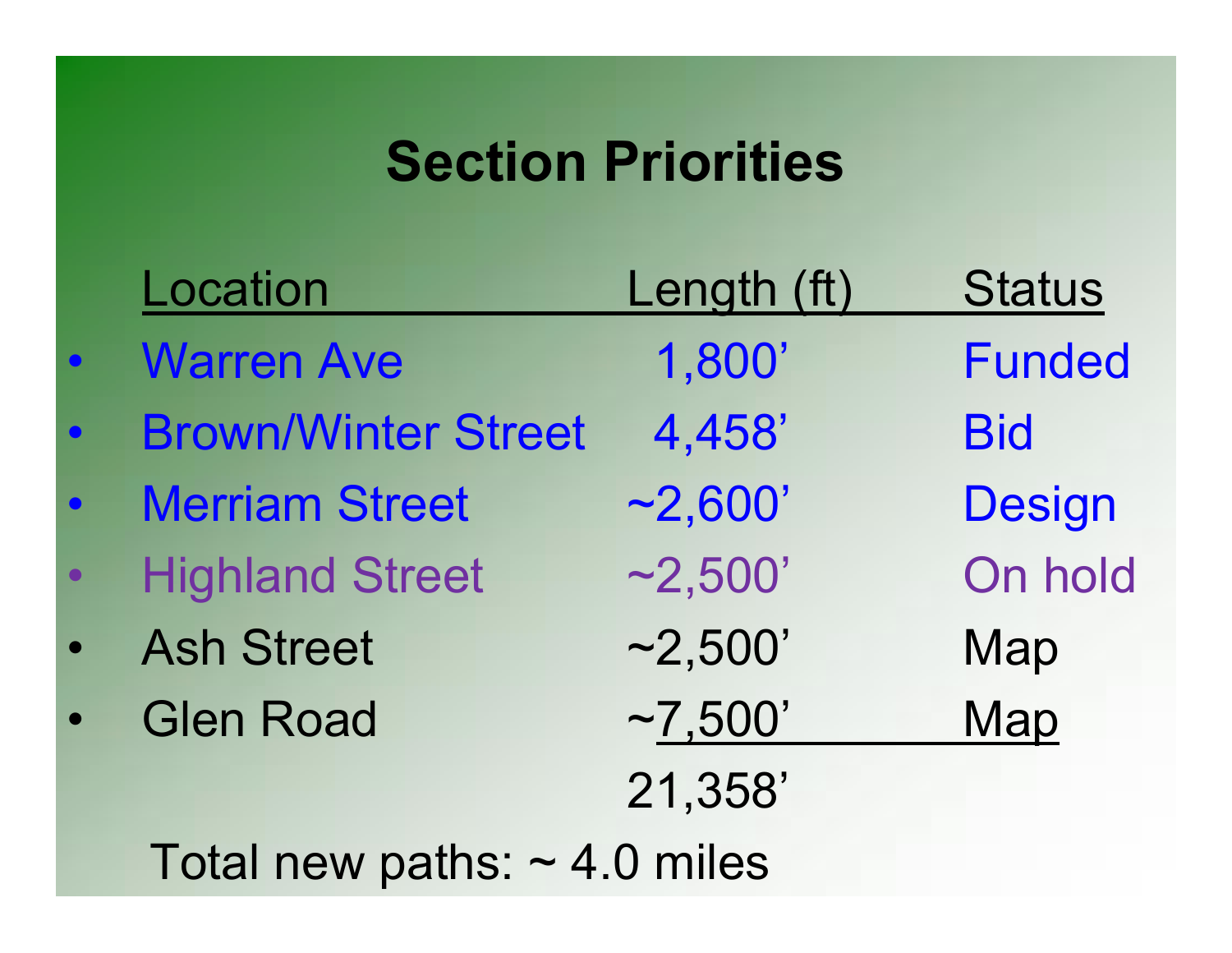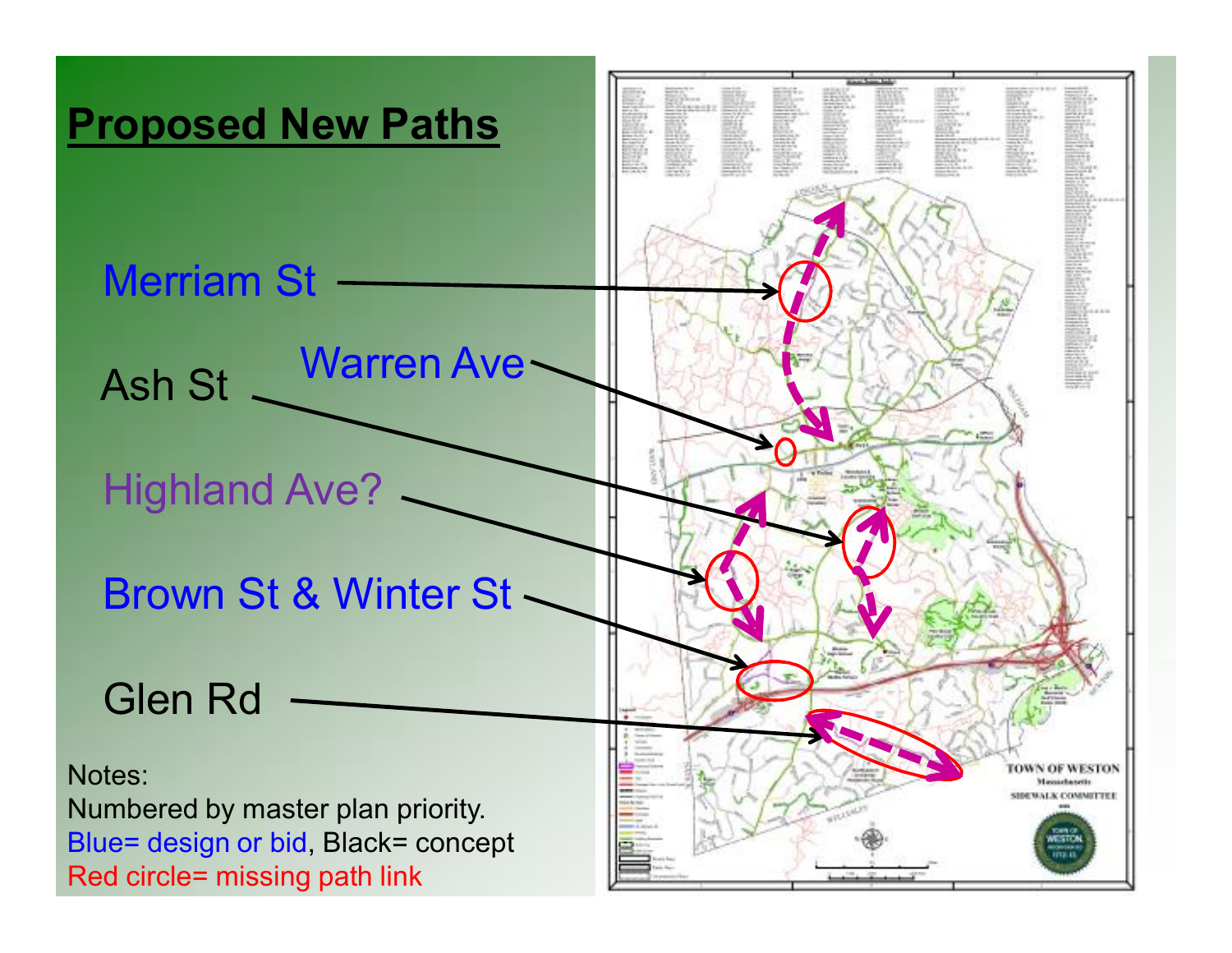### **Rec Path Request "2.0"**

- **Why are we back 4 months later? Choices=**
	- 1. Give up? or
	- 2. Improve proposal and try again? (Winter lost 69-67)

#### • **Version 2.0- What's different this time?**

- Re-engage abutters through public outreach (public meeting for both sections Feb 10) and Town process
- Reduce the project from 6' wide walkway to 5' (lower cost, gain PB approval- meeting 3/23)
- Rebid entire project in hopes of driving cost lower
- Reconsider when opposition is significant (Highland)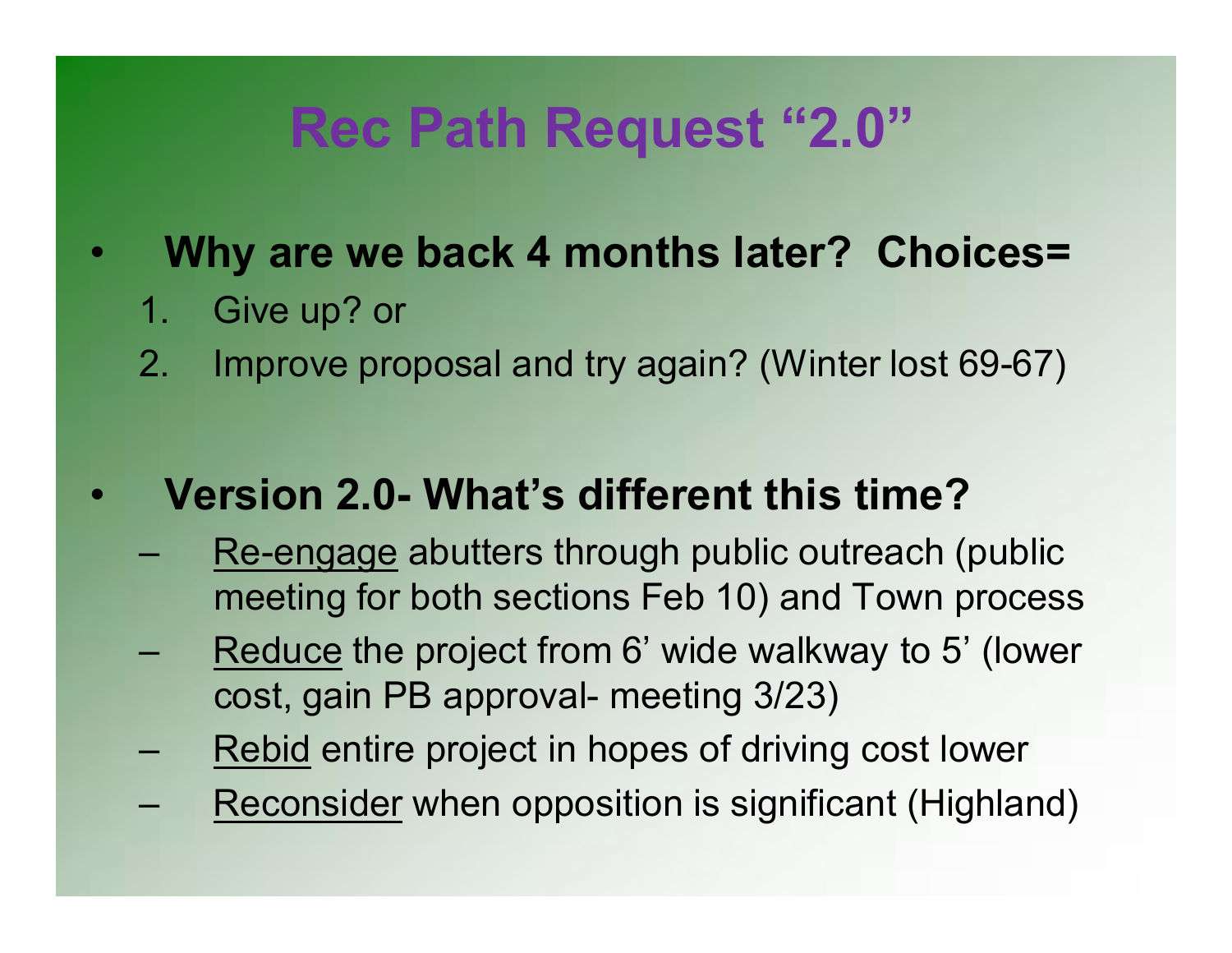# **Rec. Path Master Plan Cost by Section (2016 dollars)**

| Section Street |                 |                                      | <b>Linear Feet</b> |                           | <b>Master Plan Est. Price</b> |                |          |                |                   |
|----------------|-----------------|--------------------------------------|--------------------|---------------------------|-------------------------------|----------------|----------|----------------|-------------------|
|                | $#$  Name       | <b>From/To</b>                       | of Sidewalk        |                           | Estimate per foot             |                |          |                | <b>Cumulative</b> |
|                | 1 Brown St      | Winter St to Wellesley St            | 2,040              | $\mathbb{S}$              | 40,000.00                     |                |          |                |                   |
|                |                 | Winter St to Church Driveway         | 1,293              |                           |                               |                |          |                |                   |
|                | 1 Winter St     | Brown St to Winter Gardens Driveway  | 1,125              | \$                        | 560,000.00                    | $\mathbb{S}$   | 125.62   | $\mathfrak{S}$ | 600,000.00        |
|                |                 |                                      |                    | \$                        | 30,000.00                     |                |          |                |                   |
|                |                 | 2 Warren Ave Entire length*          | 1,800              |                           | \$310,000.00                  | $\mathbb{S}$   | 172.22   | $\mathfrak{S}$ | 940,000.00        |
|                |                 |                                      |                    |                           | 54,000.00                     |                |          |                |                   |
|                | 3 Merriam St    | Sunset Rd to Bemis St <sup>*</sup>   | 2,600              | $\mathbf{\$}$             | 550,000.00                    |                | \$211.54 |                | \$1,544,000.00    |
|                |                 |                                      |                    |                           | 40,000.00                     |                |          |                |                   |
|                | $4$ Highland St | PUDINKO <b>OTQUE DI</b> A            | 2,500              | \$                        | 375,000.00                    | $\mathfrak{S}$ | 150.00   |                | \$1,959,000.00    |
|                |                 |                                      |                    | $\boldsymbol{\mathsf{S}}$ | 50,000.00                     |                |          |                |                   |
|                | 5 Ash St        | <b>Weston Reservoir to Newton St</b> | 2,500              | \$                        | 375,000.00                    | $\mathfrak{S}$ | 150.00   |                | \$2,384,000.00    |
|                |                 |                                      |                    | \$                        | 100,000.00                    |                |          |                |                   |
|                | 6 Glen Rd       | <b>Wellesley St to Townline</b>      | 7,500              |                           | \$1,500,000.00                | $\mathfrak{S}$ | 200.00   |                | \$3,984,000.00    |
|                |                 | <b>TOTAL</b>                         | 21,358             |                           | \$3,984,000.00                | \$             | 186.53   |                |                   |
|                |                 |                                      |                    |                           |                               |                |          |                |                   |

\* Approximately 20% of project cost is culvert (drainage) work. Funding source TBD.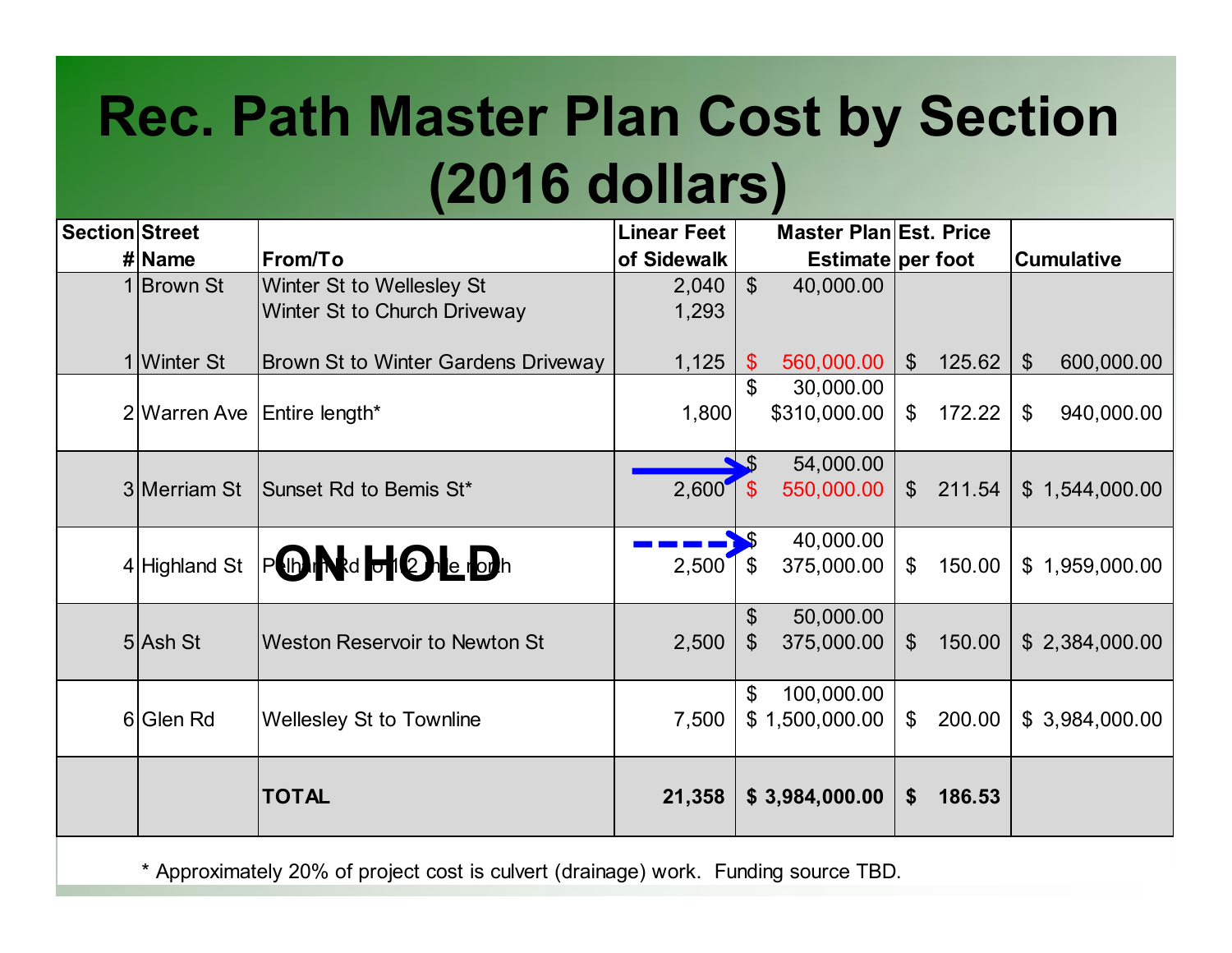#### **Brown St & Winter St (\$250k FY17 request)**

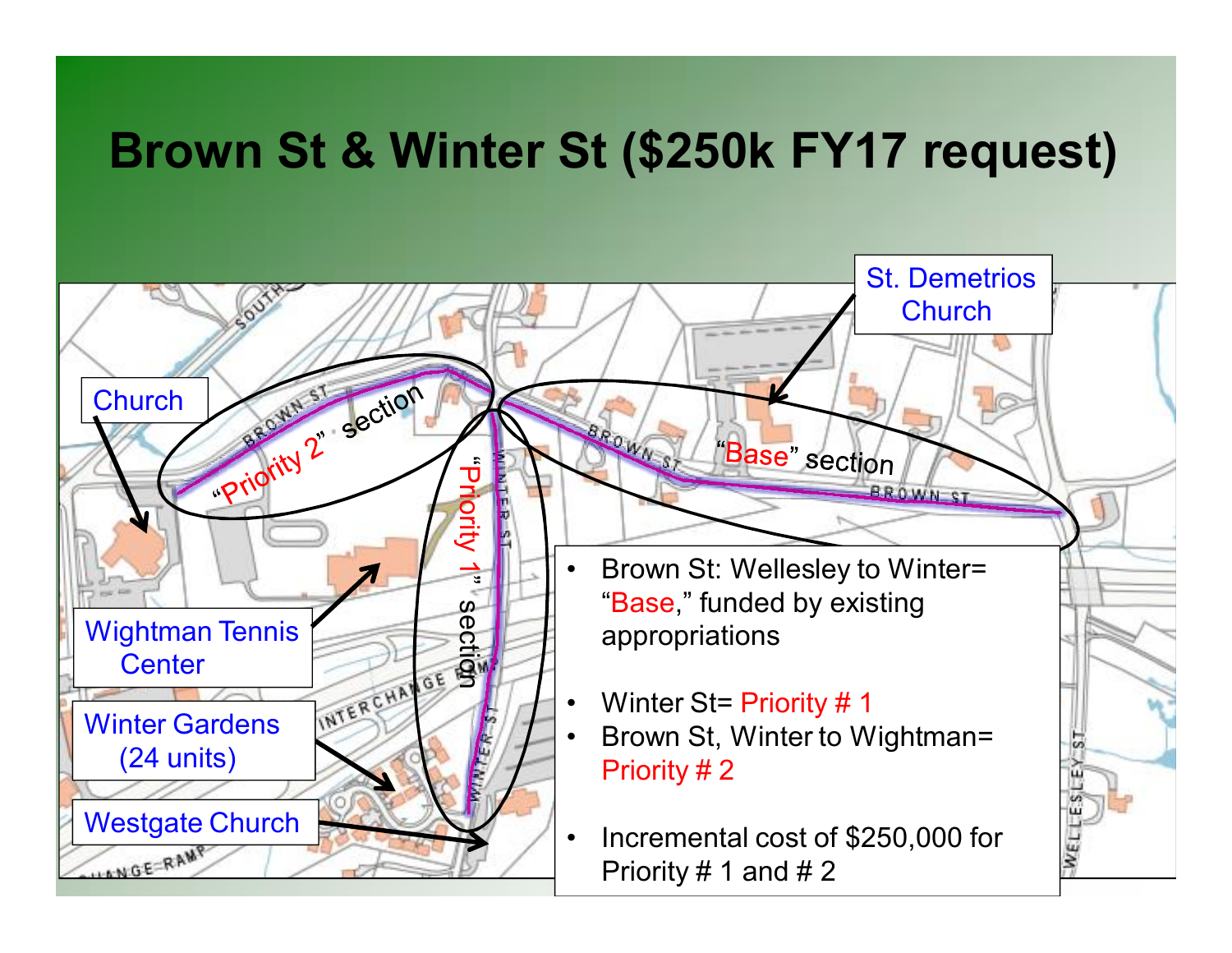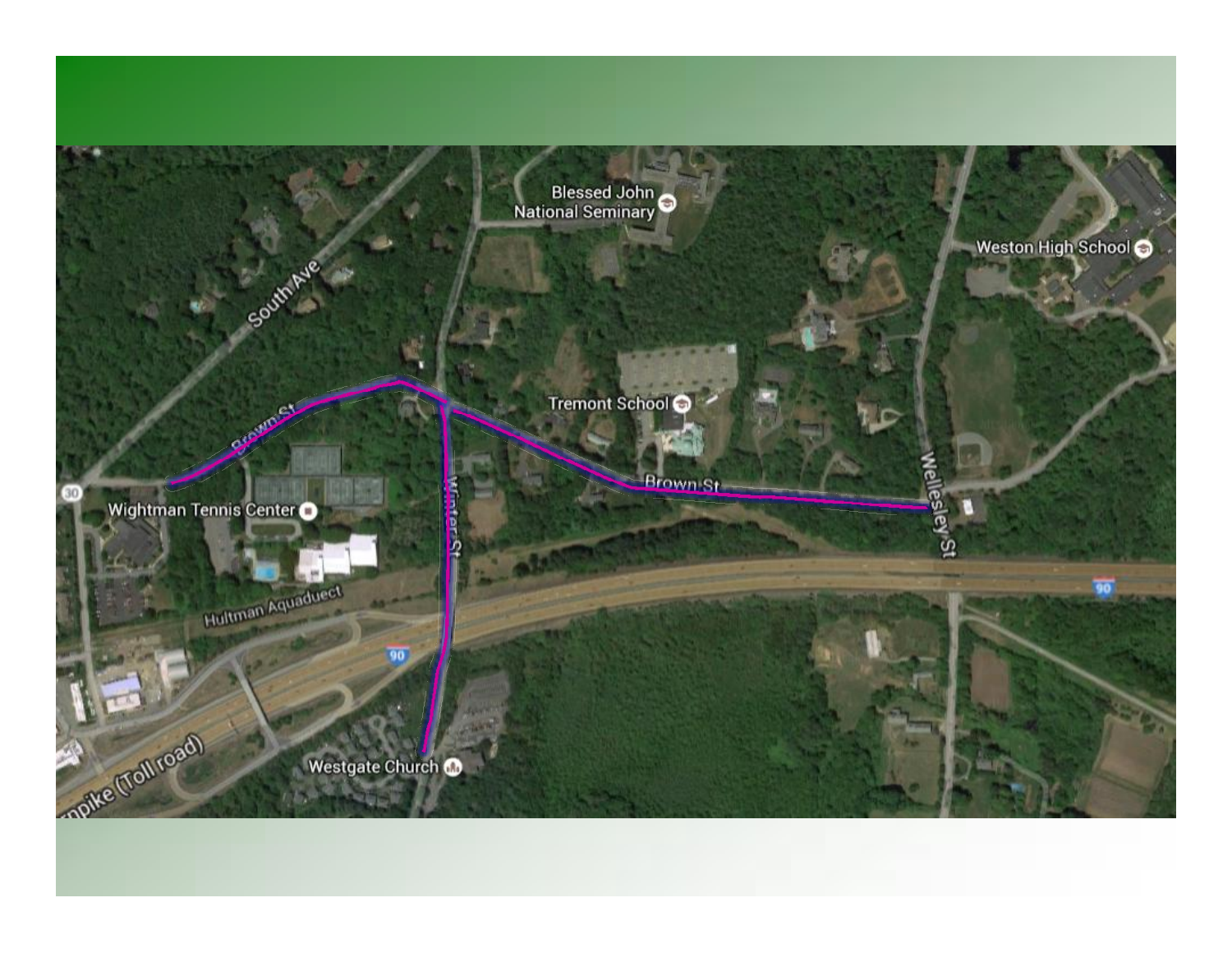### **Winter/Brown Path Milestones**

- CPC public meeting 3/21/16
- Planning Board 3/23/16 (Winter only)
- Bid opening 3/31/16
- Town Meeting 5/9/16
- Construction contract signing: July 2016
- Construction complete: July 2017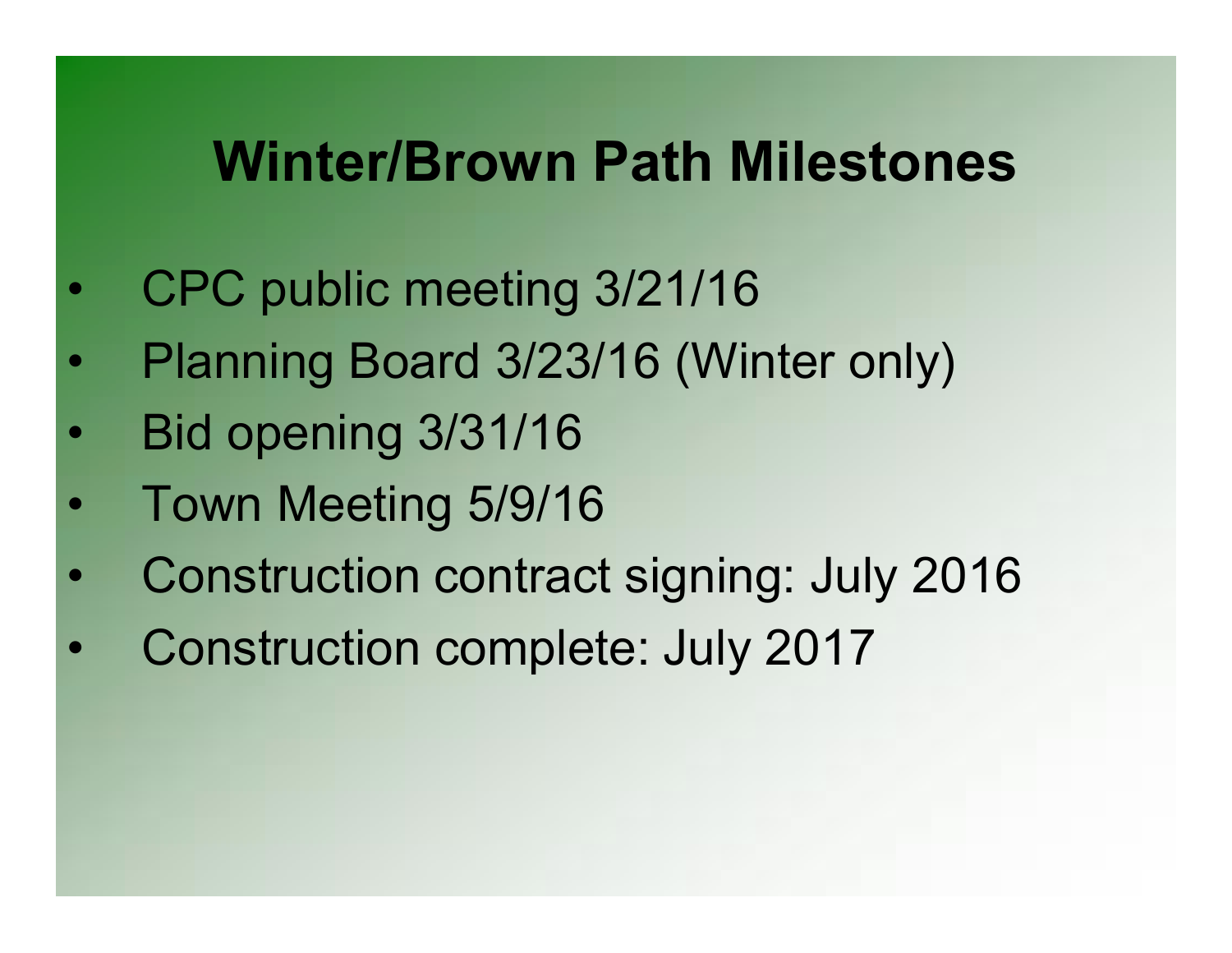# **Merriam St** Start: Sunset Rd End: Bemis St

- Approximately 2,600 LF to connect dead-ends
- Preliminary Design is complete – funded by CPC
- Public Meeting to be scheduled for this fall
- Final design funds requested: \$30,000
- Construction cost estimated at \$550,000

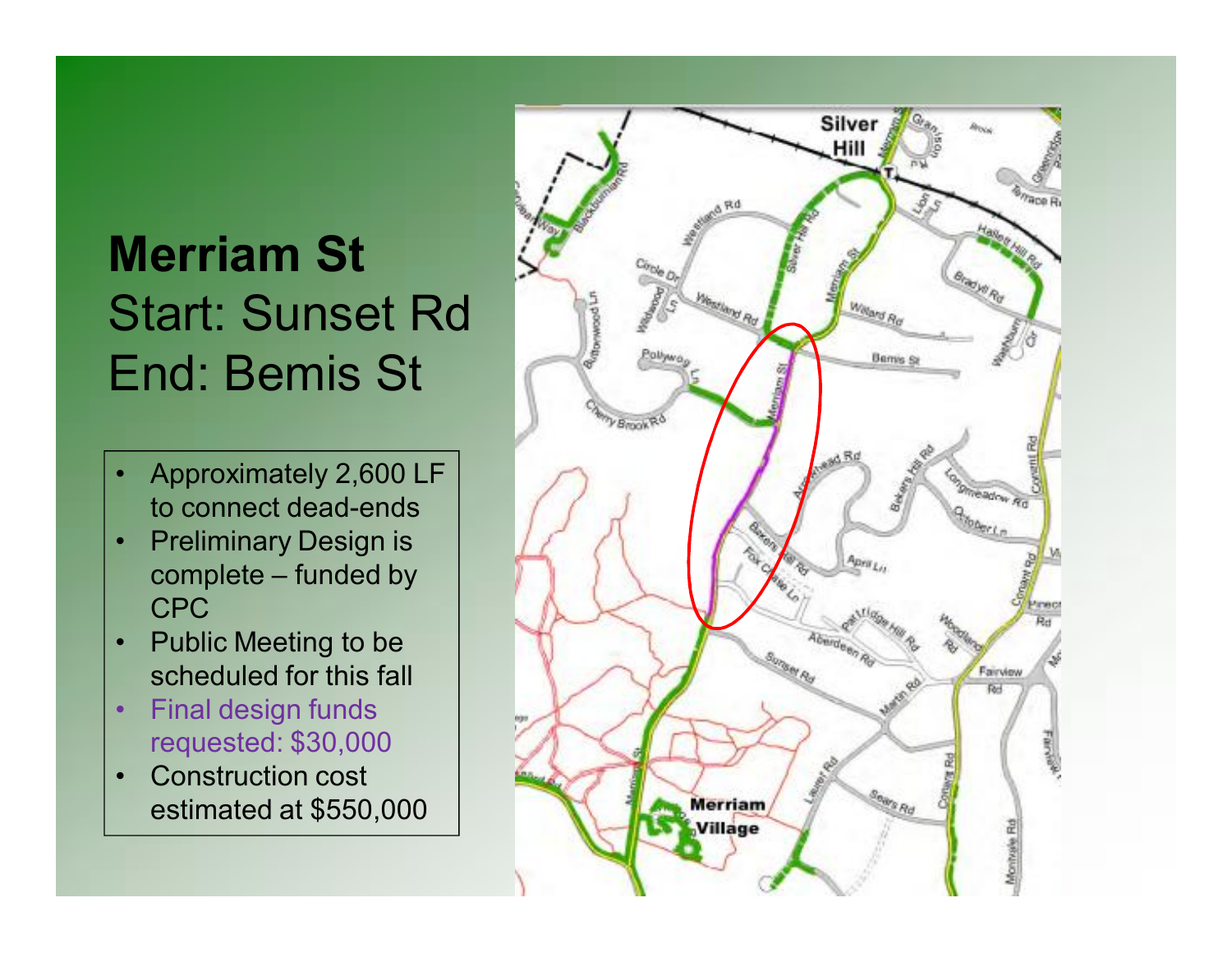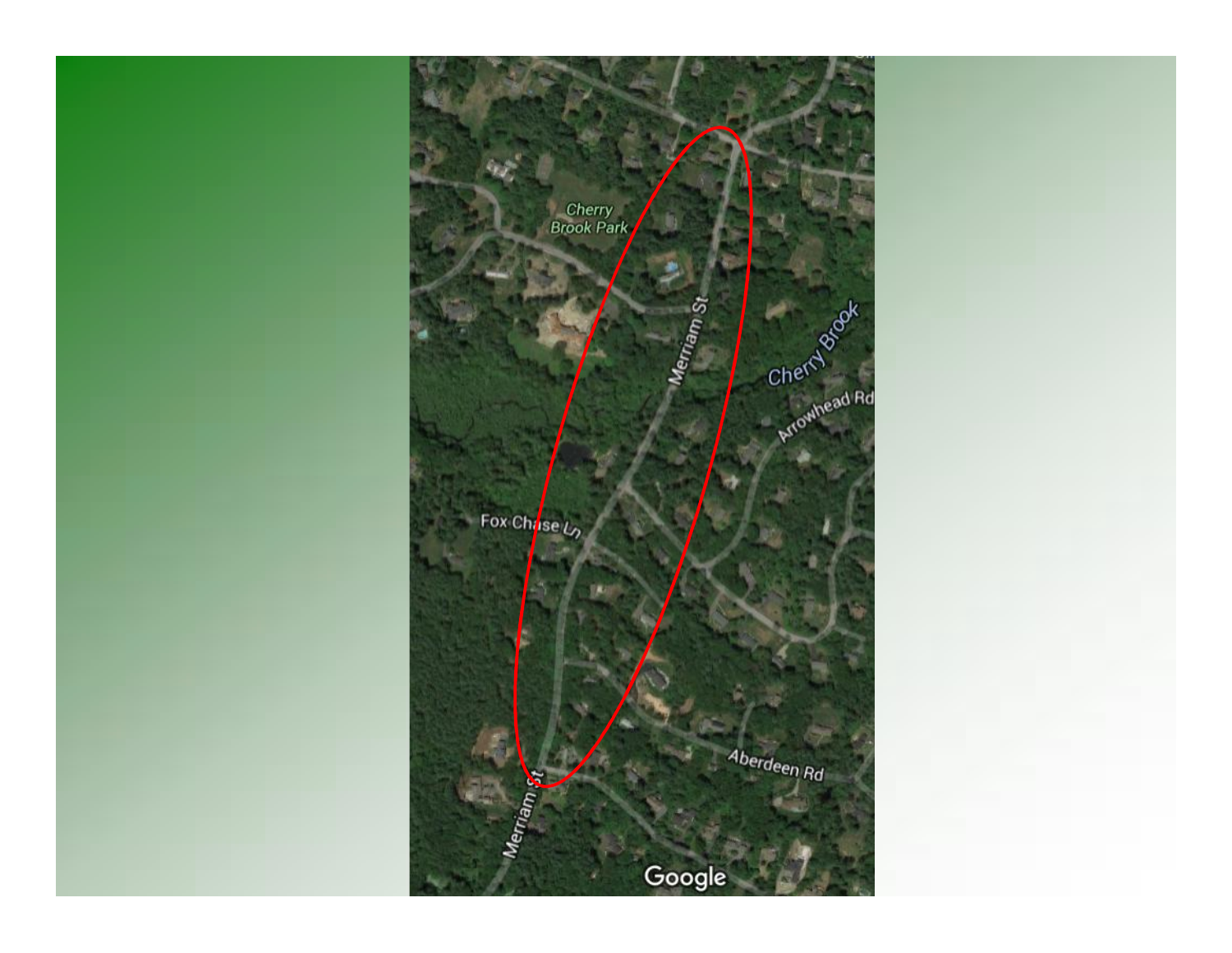### **Merriam Path Milestones**

- CPC public meeting: 3/21/16
- Town Meeting: 5/9/16 (design \$)
- Planning Board: June 2016
- Contract signing: July 2016
- TSC review/public meeting: Sept 2016
- CPC review: Fall 2016
- Bid opening: Oct 2016
- Town Meeting: Nov-Dec 2016 (construction \$)
- Spring 2017: Construction